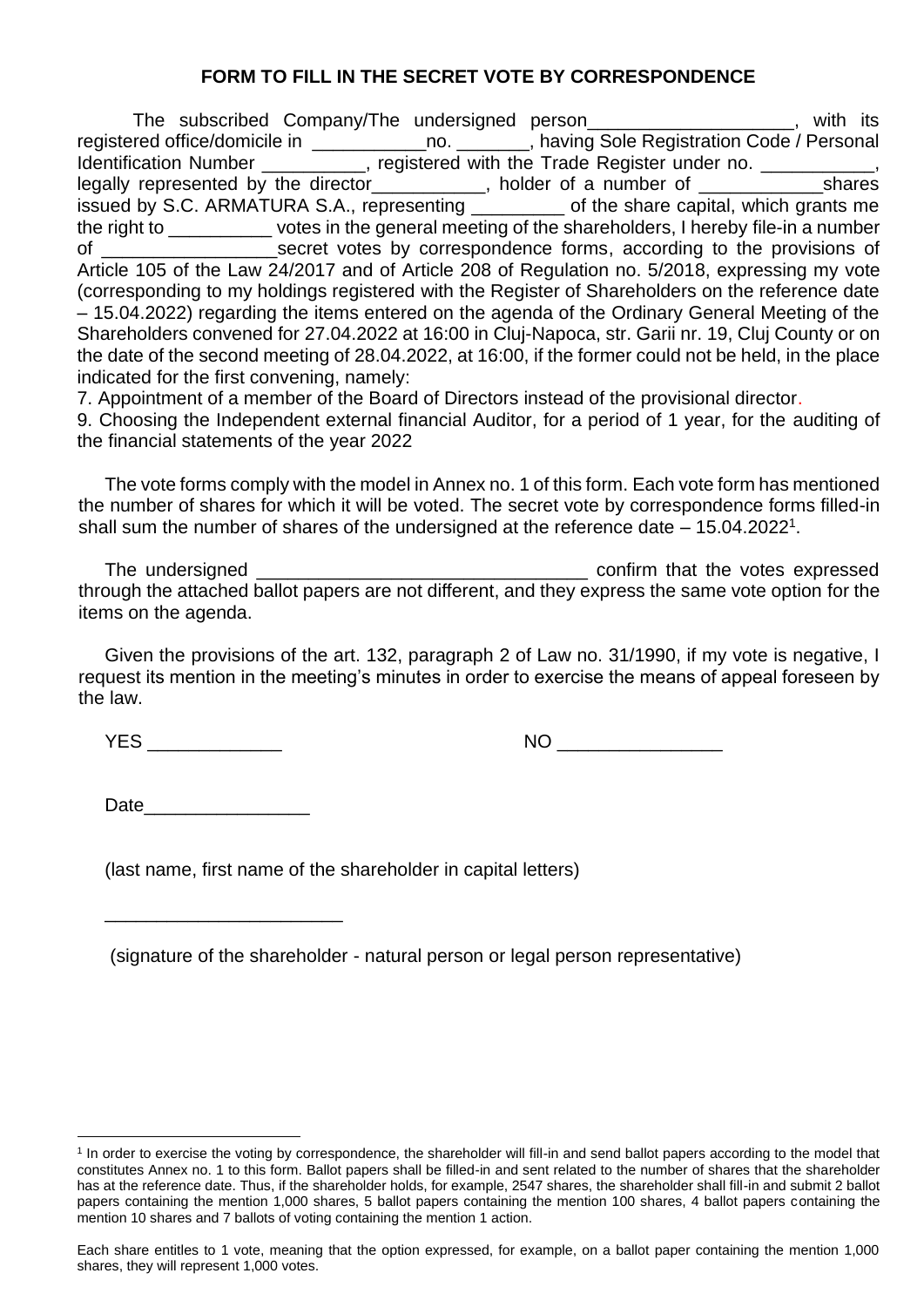By filling in and signing this ballot paper form by correspondence, I undertake to send a copy of this form, in original, to the registered office of ARMATURA SA, in an envelope bearing the wording "SECRET VOTE BY CORRESPONDENCE FOR THE ORDINARY GENERAL MEETING OF THE SHAREHOLDERS THE SHAREHOLDERS And The SHAREHOLDERS And The Send the Send the Send the Send the Send the secret vote forms that will be enclosed in an envelope, on which it will be mentioned CONTAINS SECRET VOTE BY CORRESPONDENCE FORMS FOR THE ORDINARY GENERAL MEETING OF THE SHAREHOLDERS THE SHAREHOLDERS And the state of the state of the state of the state of the state of the state of the state of the state of the state of the state of the state of the state of the state of the state of in the envelope contain the form for filing the secret vote form and the identity documents. Thus, I undertake to transmit the copy of the valid identity document – identity bulletin/card in the case of shareholders natural persons, respectively registration certificate and the copy of the identity

document of the legal representative in the case of legal persons in a timely manner, so that it is registered with the registry from the registered office of the company, at the latest on 25.04.2022, at 16.00, under the sanction of losing the exercise of the voting right in the meeting.

This form is drawn up according to the model form published on the company's website, the website www.armatura.ro being the place where the forms for voting can be obtained.